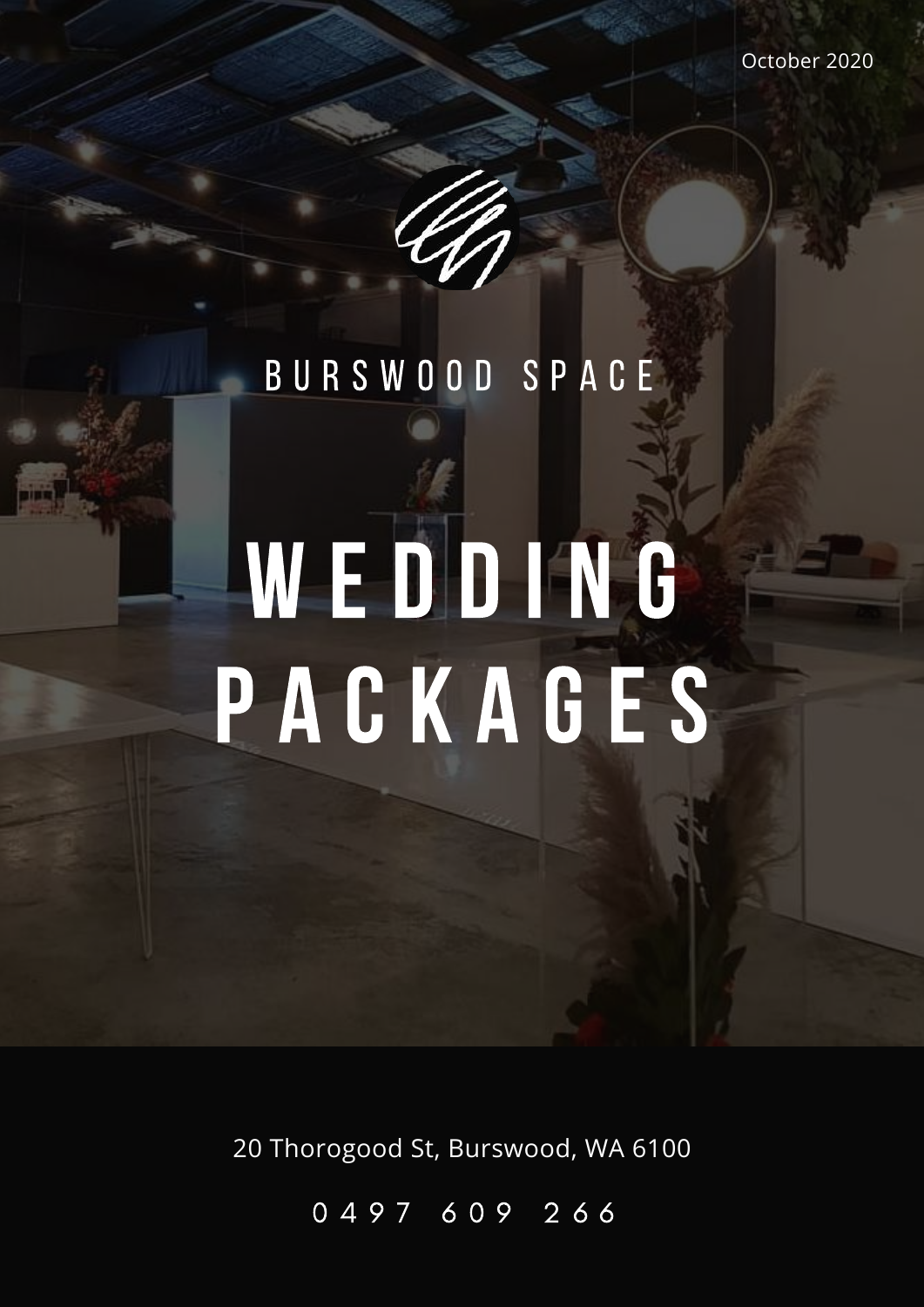

Wedding Ceremory

Simple yet sophisticated wedding ceremony. Our wedding coordinator can help you furnish, arrange and decorate the space exactly the way you want.

From \$1000

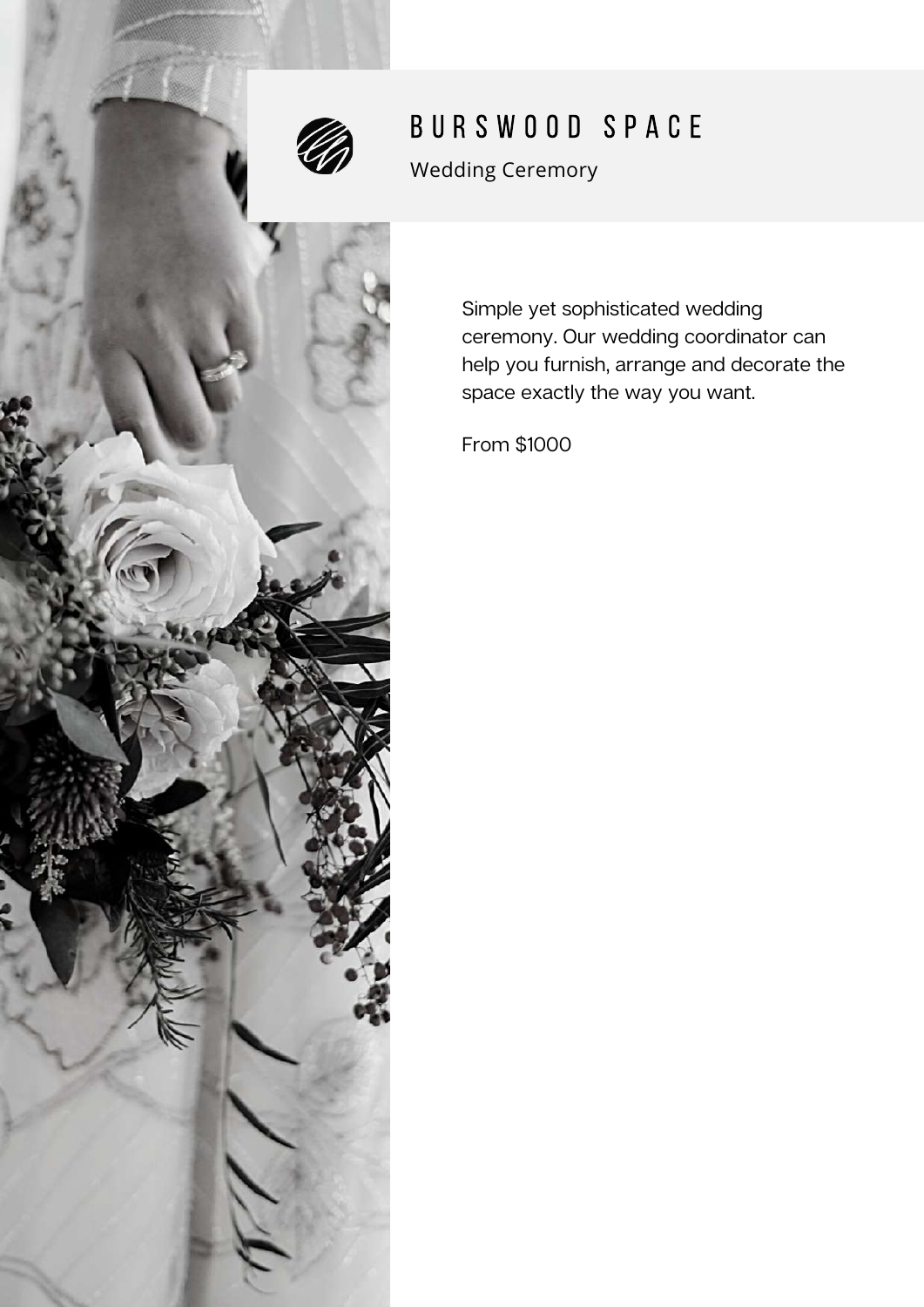

Cocktail Style



Our function packages are perfect for engagement parties and wedding receptions of up to 300 people and include everything you need to have a wonderful time and a seamless experience.

What's included:

- Exclusive use of the entire venue and outdoor areas from morning till midnight. (More time can be arranged)
- Next day bump-out available
- Elegant assortment of cocktail style furniture including bar tables, stools, lounges, cafe tables and ottomans
- Complete set up and pack away
- Cleaning and waste management
- Easy to use, high quality AV, microphones and projector systems
- Mood lighting and festoon lighting
- Restrooms
- BYO bar facilities
- Catering facilities
- Event coordinator and service staff

Optional extras:

- Decoration of choice
- Event photography, video and live streaming
- Security

Fridays & Saturdays: From \$3,000 exc. GST Sundays and weekdays: From \$2,000 exc. GST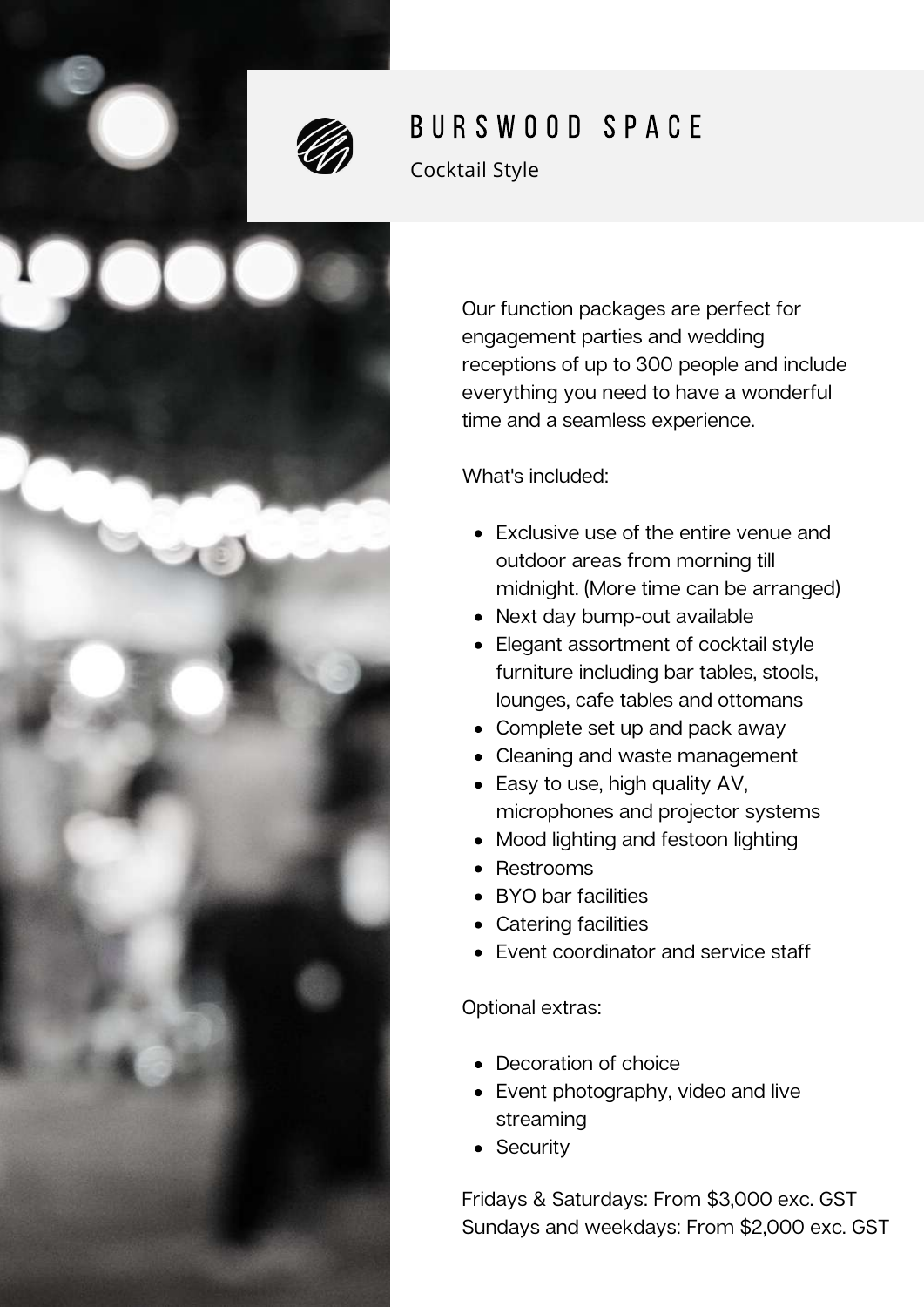

Sit-down Style



Our dining packages are perfect for weddings, receptions and engagement parties up to 200 people.

What's included:

- Exclusive use of the entire venue and outdoor areas from morning till midnight. (More time can be arranged)
- Next day bump-out available
- Selection of assorted cocktail style furniture, lounges, cafe tables, ottomans and long or round banquet tables with matching chairs
- Place setting and tableware
- Complete set up, cleaning and pack away
- Cleaning and waste management
- Easy to use, high quality AV, microphones and projector systems
- Mood lighting and festoon lighting
- Restrooms
- BYO bar facilities
- Catering facilities
- Event coordinator and service staff

Optional extras:

- Decoration of choice
- Event photography, video and live streaming
- Security

Fridays & Saturdays: From \$4,000 exc. GST Sundays and weekdays: From \$3,000 exc. GST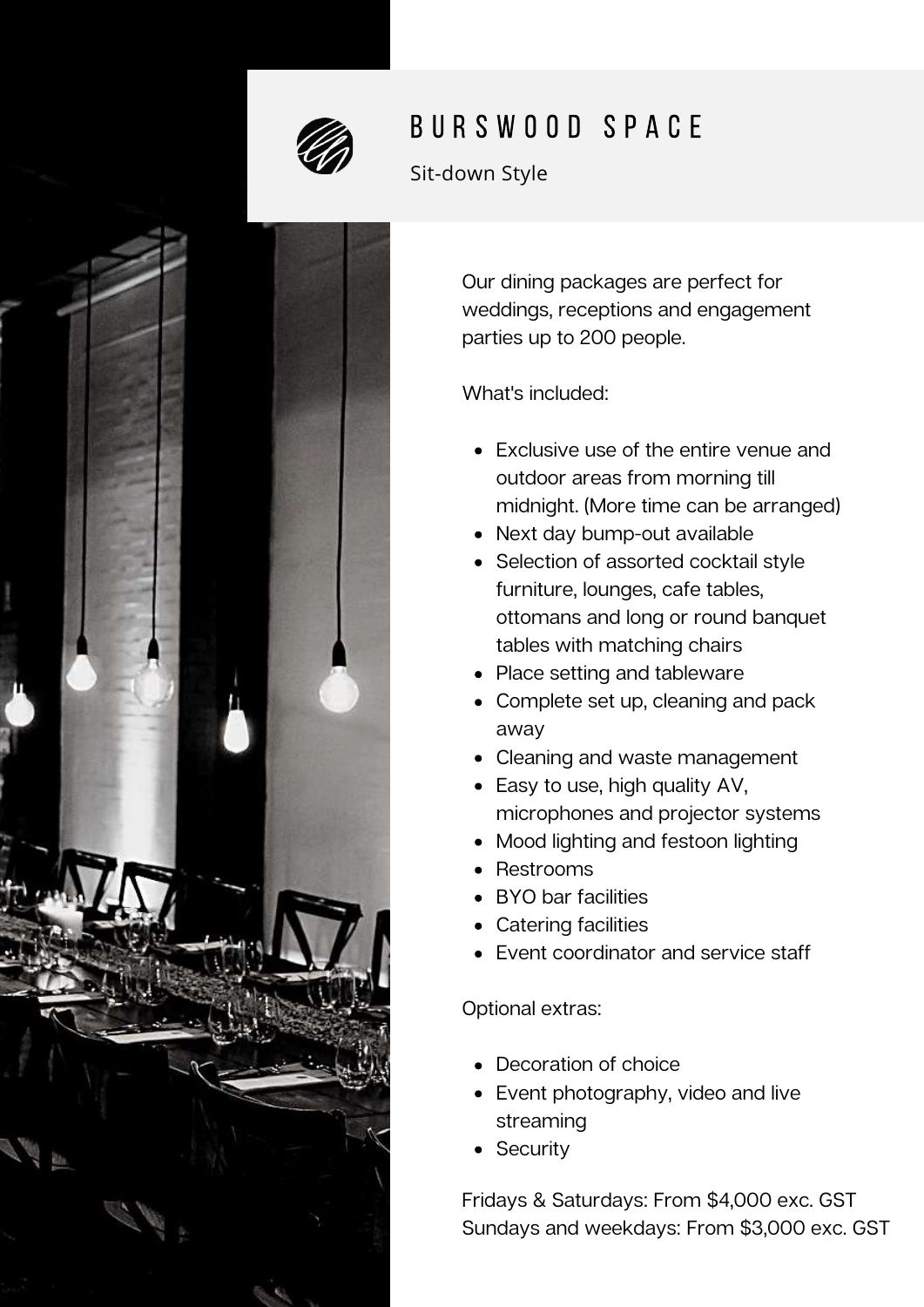

Service



Our service team can help make your event a seamless experience.

Includes:

- Event coordinator present during your event to manage staff and ensuring everything runs like clockwork
- Friendly venue staff to serve food and drinks, help guests, arrange furniture and clean any spills and breakages
- Bar staff to pour and prepare drinks for your guests
- Expert AV team

From \$1000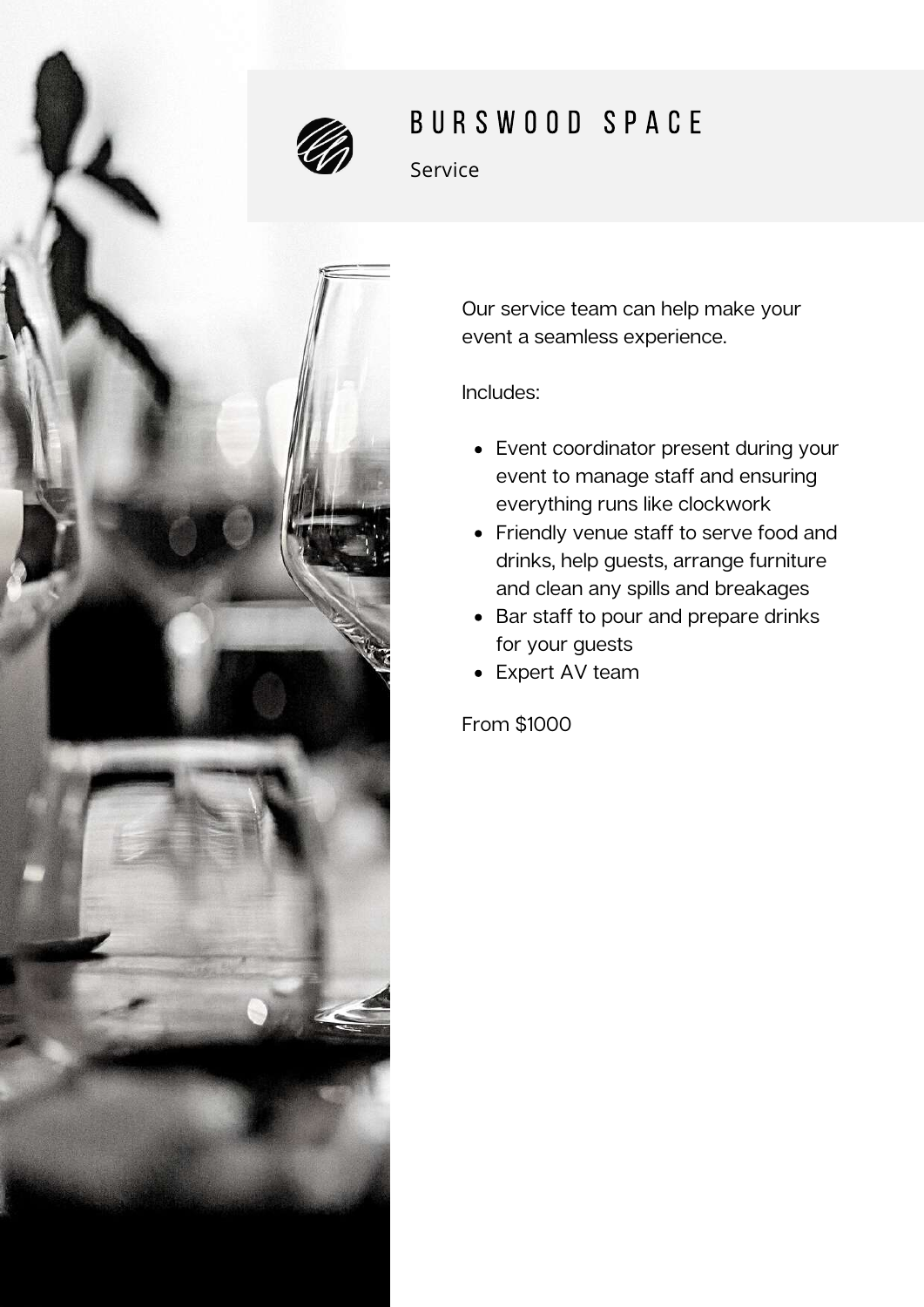

Managin set-up, cleaning, waste and pack-away

All hire packages can include:

- Furniture, decoration and equipment placement, set-up and installation
- Place setting with tableware and decoration
- Complete pack away
- Complete cleaning and waste management (mandatory)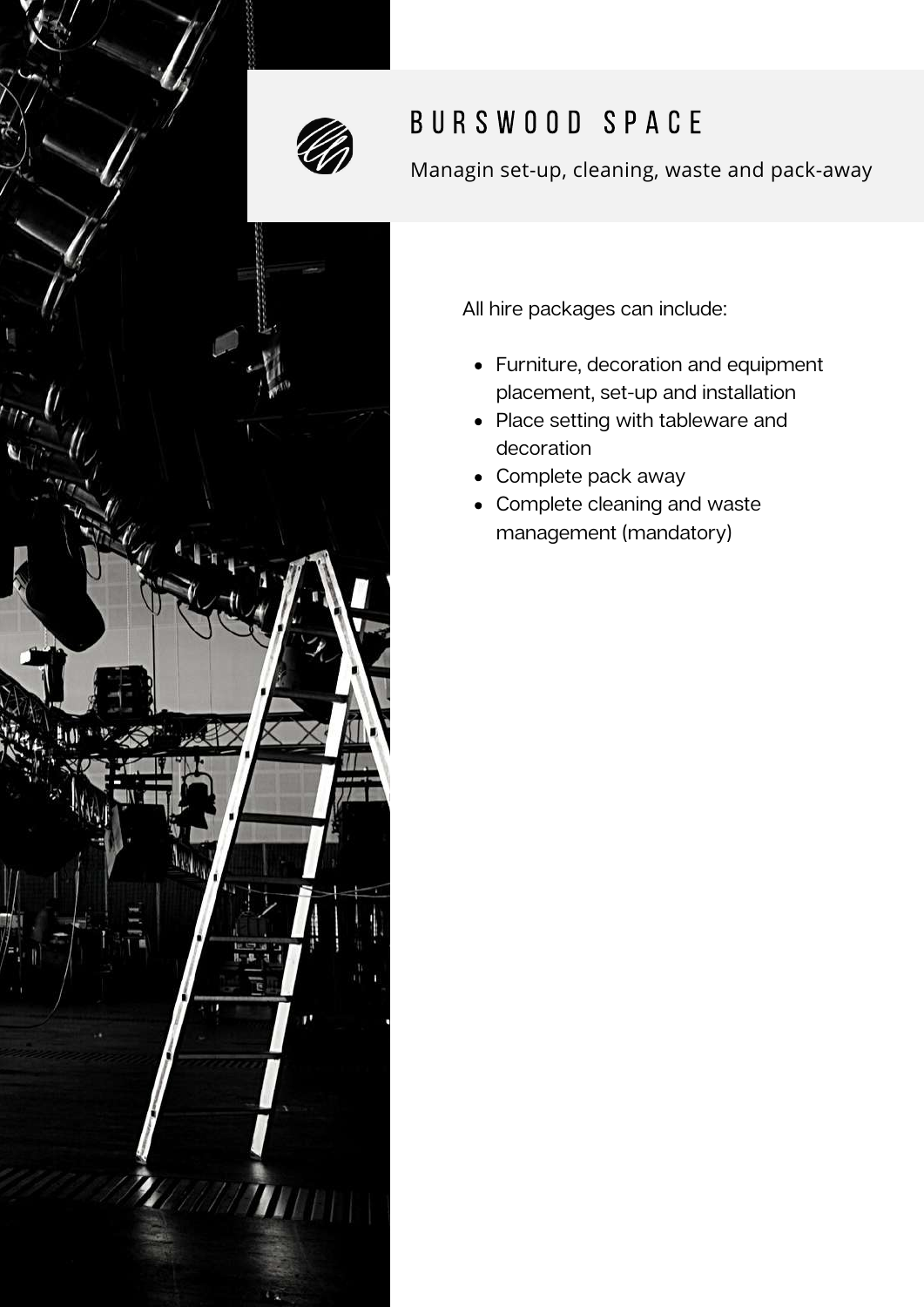

Catering

Burswood Space has a list of preferred vendors which are listed below; however, we are happy to work with anyone you choose. Please note that we will require your vendor to get in touch with us after booking in order to discuss their individual requirements. Our list of preferred caterers are:

- Ultimo Catering and Events
- Heyder & Shears
- Fraser's Events and Catering
- Comestibles
- Soiree Catering
- Olio's Catering

If you would like the contact details of any of the companies above, please let us know and we will send an e-introduction to you.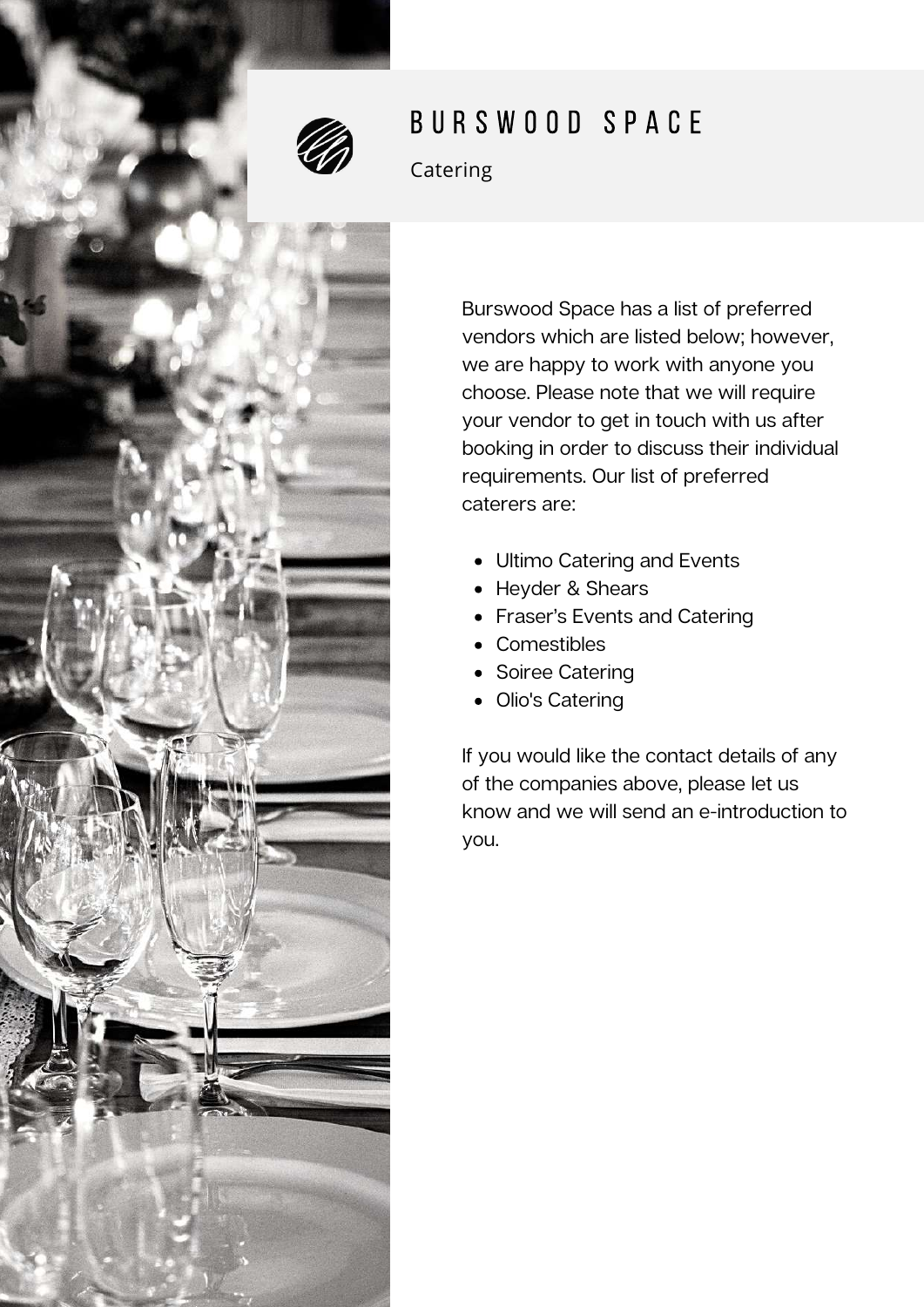

Photography, Filming & Live Streaming

Burswood Space is a live streaming centre with an experienced video and photography team using state-of-the-art videography systems at your service.

Event photography: From \$200 Event filming and live streaming: From \$1000